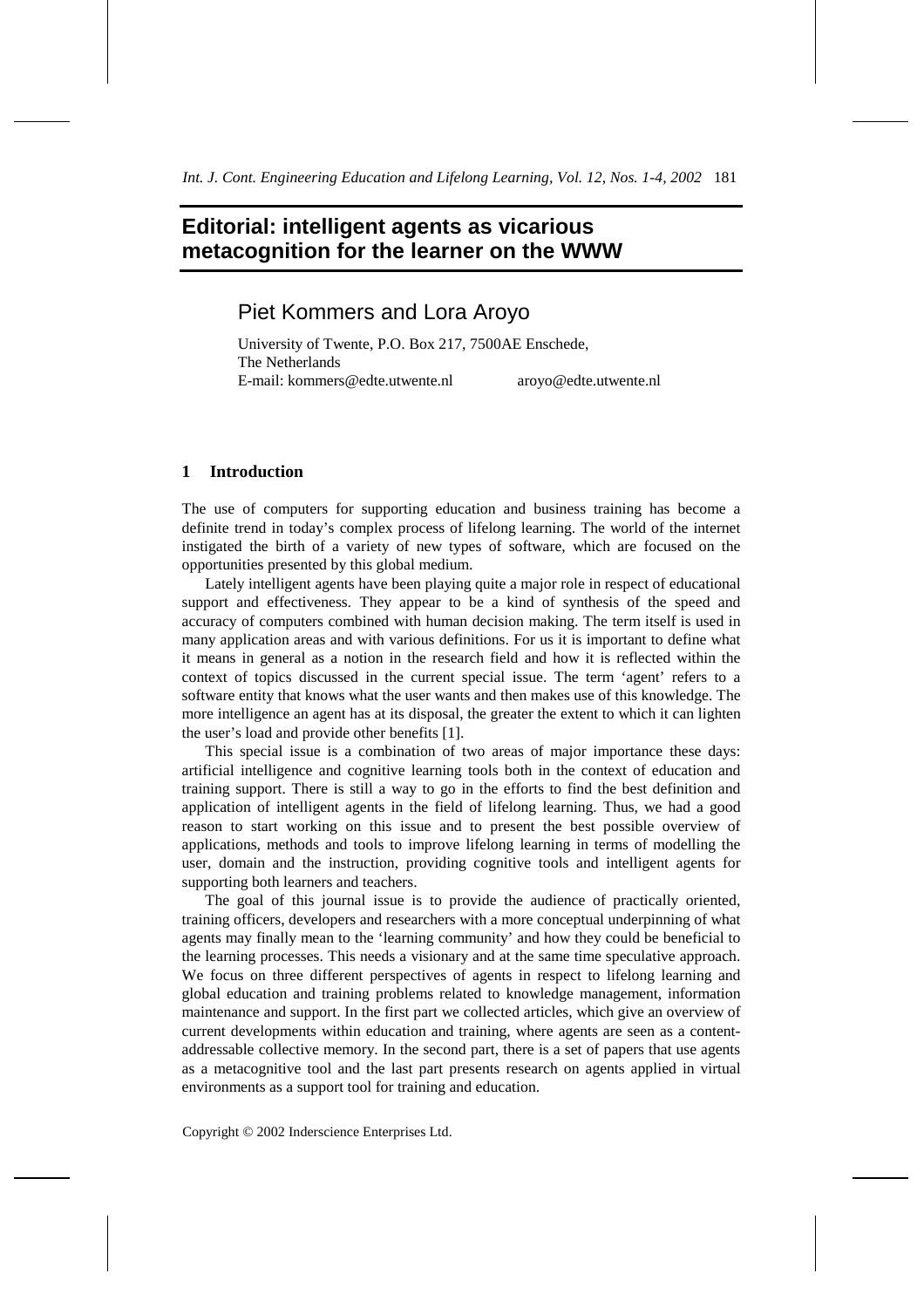#### **2 Agents as content-addressable collective memory**

Distributed Cognition is a philosophical notion that was first introduced by Perkins [2]. It is a hybrid theory on how individuals build their knowledge on top of each other. Hutchins imagines that knowledge resides 'between' rather than 'within' persons [3,4].

Cognitive activities are generally seen as elaborations that are propagated through media, both in and around the person. Statistically it is now very likely that one person is involved in precisely the same task as another person, thus the person-plus idea becomes quite plausible. The idea is that the web becomes an externalised electronic cortex that allows people in the same topic area build upon each other's experience, intuitions and rational processes.

In this context agents can be seen as our prostheses that enable us to extend our mental scope without demanding our attention continuously. An obvious advantage of the agent metaphor is that it incorporates the long desired 'content-addressable' memory as it just goes around with the topics that the user has in mind, so that the user no longer feels constrained by the unique labels of web pages (URLs) email addresses etc. The agent will scan list servers and web-based communities. The value for the user is different along with the kinds of retrieval. In the best case scenario the agent's output takes its master to another idea. It's also quite likely that the various agents share their results and go and find additional information that may even be of more importance to the 'master' than the results which are based on an individual search. In short: agents seem to be attractive preprogrammed entities that allow the user to act on a more strategic level instead of working with strings of information and handling communication devices. Within each system, cognitive activities are viewed as computations which take place via the '...propagation of representational state across media' within a functional system, whereby the 'representational media may be inside as well as outside the individuals involved' [4, p.373). Hence, media refers to both internal (e.g. an individual's memory) and external representations (maps, charts, computer databases, scribbles etc.). The states of the representation refers to how the various resources of knowledge and information are transformed during the conduct of an activity.

Using agents, it is possible to combine CSCL paradigms with AI techniques, which contribute to higher intelligence and effective collaboration. CASSIEL (Ayala, G) is a Computer Assisted Intelligent Environment for Learning that is a good example of such a combination. It supports the awareness in universities of the real needs and developments of software industries for the latest advancements in computer science. Agents in CASSIEL are modelled in order to support the development of lifelong learning skills and the social construction of knowledge within the community, whilst maintaining an awareness of relevant IT issues and maintaining communication and cooperation among the participants. Another good example of agent support for cooperative learning is presented by Sofiane Labidi and the SHIECC project aimed at a cooperative learning system for engineering courses. It discusses an agent-based software package that integrates cooperative learning with computer, multimedia and network technologies. The main focus is on the conceptual model of the system in respect to cooperative learning strategies and cooperation between the related heterogeneous agents (humans and software) presenting different roles and characteristics. Herna Viktor introduces a new methodology that tries to combine human learners and inductive machine learners, which learn from data, into a cooperative multi-agent learning system. Here learning techniques are used to model computational cooperative learning systems for the discovery of new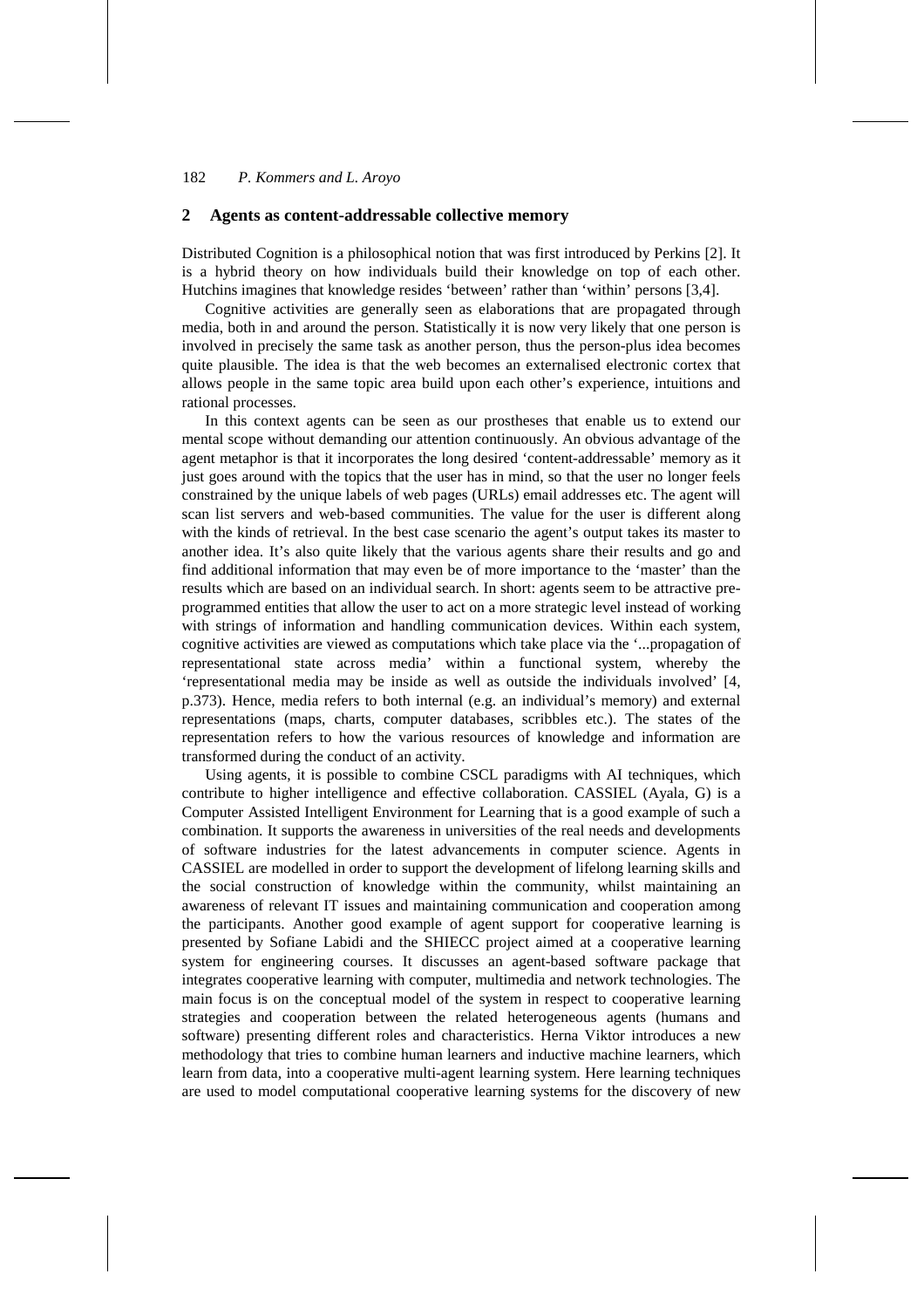knowledge. Some results are presented that prove the efficiency of this approach for knowledge acquisition. Jorge Sagula, Martin Puricelli and Gutavo Bobeff also address the problem of computer-based collaboration in education and training and look at how agents can be applied to support processes there. Another example of how emerging technologies, like XML, DOM, Corba and intelligent agents can be applied to practical distance learning applications are Persona and SoftDoc systems, presented by Junichi Suzuki and Yoshikazu Yamamoto. They provide a personalisation and collaboration service to a set of courseware in respect to the context of the content and/or presentation within the current context of software modelling. In the work of Artificial Intelligence and Knowledge Computing Lab at the University of Electro-Communications, Tokyo, presented by Ryo Takaoka and Toshio Okamoto, agents are used to provide a variety of functions for students in order to provide dynamic solutions for various situations which go beyond the typical intelligent tutoring system. They discuss issues such as agent-based guidance and pedagogical agents. George Vouros focuses on issues such as information adaptation and presentation, aiming at generic architecture for cooperative learning environments. The paper proposes intelligent learning environments that provide students with information support, where the target is to support natural communication and effective collaboration between people and systems. Here agents collaborate effectively with 'users towards completing a partial shared plan for achieving users information needs, as well as among themselves, towards completing a partial shared information presentation plan for achieving tutorial goals.'

#### **3 Agents as metacognitive support tools**

The notion of 'learning to learn' and 'knowing what you still have to learn' is often epitomised as 'meta cognition'. Metacognition enables us to be successful learners and has been associated with intelligence in some previous works (e.g., [5–8]). Metacognition refers to a higher order of thinking, which involves active control over the cognitive processes engaged in learning. It plays a major role in the learner's success in acquiring new knowledge. There are numerous theories about learning and thinking skills and the way in which we can develop these skills. Along with this there is an important distinction between cognitive processes (ie. cognition) and executive functioning (ie. metacognition), finally knowledge content is developed. This knowledge is called metacognitive kowledge often associated with John Flavell [9], according to whom, metacognition consists of both metacognitive knowledge and metacognitive experiences or regulation. Agents appear to be very suitable entities for realising metacognition as a support for computer assisted educational and training environments.

In her paper Judith Masthoff presents the APPEAL system, a domain-independent artificial teacher, where a group of agents, each with their own competence, interact with each other and with the students in order to achieve emergent adaptive functionality of the system. Other types of pedagogical agents are presented in the work of Ana Paiva and Isabel Machado on the web-based training environment TEMAI. The synthetic pedagogical agent Vincent is applied in a distance training course for workers in the footwear industry. Vincent helps the trainees throughout the learning process and motivates them by generating encouraging messages. Vincent combines a set of sensors and actors that establish message-based communication with the micro-learning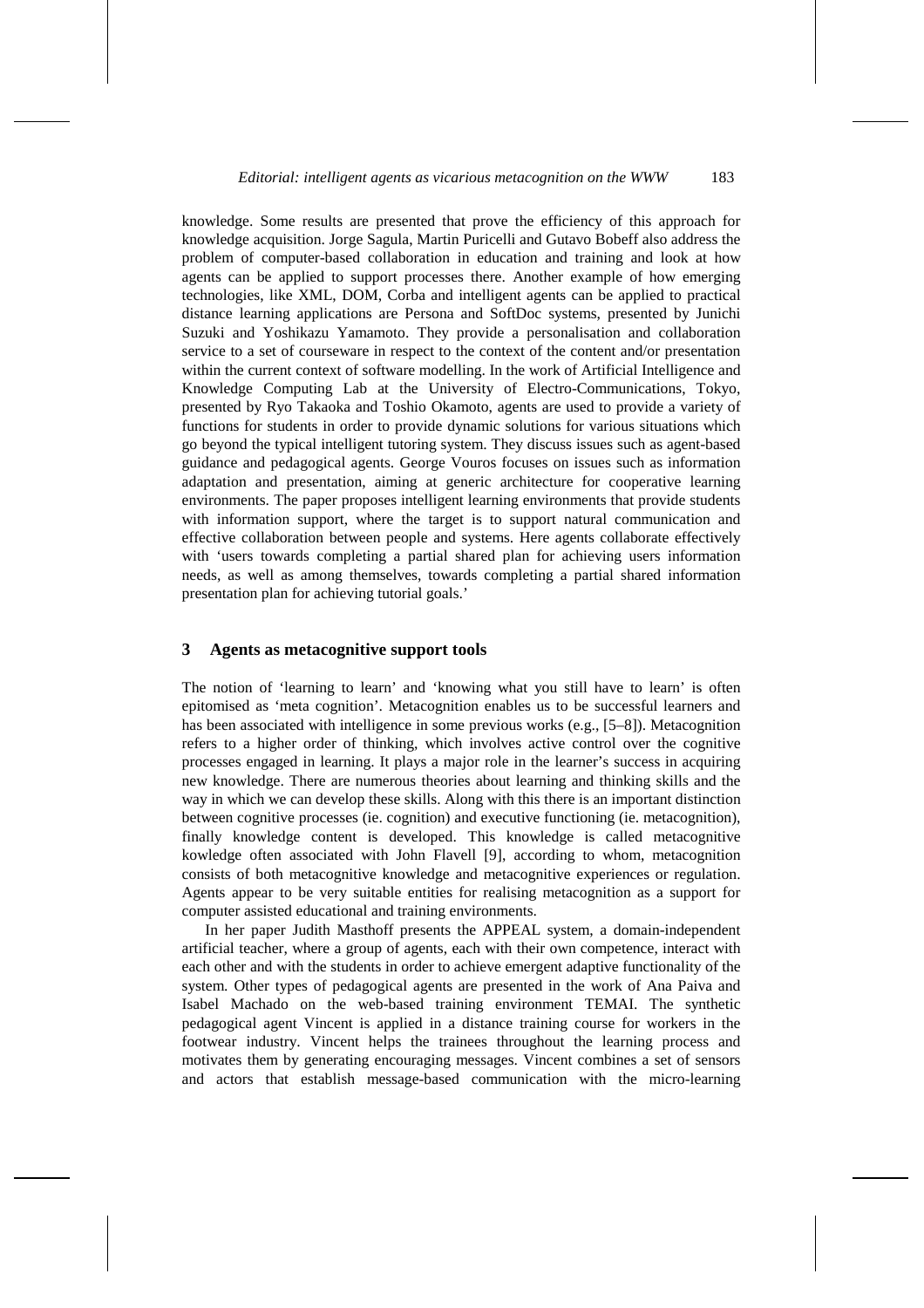environments while gathering information about trainee performance. The example of Vincent allows us to view the application of emotional attitudes for an agent entity.

## **4 Agents as part of our virtual learning world**

The use of Intelligent Virtual Environments has grown considerably over the past few years. The application of intelligent agents in this area can offer significant effectiveness for 3D learning and training environments. They have the requisite abilities to support a range of complex learning and system tasks, they offer a strong visual presence and contribute greatly to user friendliness and flexibility in virtual educational systems. Combined with the strong points of Virtual Worlds for learning, teaching and training, they have become an essential part of today's electronic-based education and training. In this issue the work of Timothy Norman and Nick Jennings presents the results and experiences of the Trilogy project, which worked on the development of a virtual research laboratory using intelligent agents. The laboratory is designed to support the training of research students in telecommunications traffic engineering. An intelligent tutorial agent has been designed by Domitile Lourdeaux, Jean-Marie Burkhardt, Franck Bernard and Philippe Fuchs, in order to support the learning process with the help of Virtual Reality. The agent here is based on a cognitive taxonomy of the trainee's behaviour. An application of this intelligent agent is being implemented in a VR simulation-based training system for SNCF train drivers. Another paper examines ways in which internetbased tools can enhance and provide efficient and cost-effective training both in academia and in industry. Agents are seen here as an enhancement to packages such as Mathlab and Mathematica and as essential to the process of distance learning in respect to the efficient control and management of access to facilities and software; effective user navigation to the requested relevant information; information protocols; effective distance tutoring techniques; and on-line decision support systems. In the context of information management and maintenance, there is another example in a different area of applicationfinancial news. Marko Turpeinen uses intelligent agents for the process of personalisation and augmentation of financial news, where different agents are assigned to the tasks of profiling, mediation and augmentation. All of them take an active part in the process of profiling individual users, mediating between the various types of data resources, combining them into an XML based format and augmenting the data as necessary into an appropriate format for the reader. Agent technology appears to be a promising approach for addressing the challenges of modern day educational environments, which are influenced enormously by advanced information and internet technologies. Agent technology has been recognised as being useful in quite a lot of educational and training computer-based activities. The existing world of education is currently changing rapidly in response to all the new technologies and methods coming up on the market. This change is also taking place in technological as well as in instructional methods that are used in traditional and on-line education. Intelligent agents appear to offer rather important advantages for the scientific and educational computing worlds. They have a major influence in different fields of educational systems. They provide new educational paradigms, support theories and are rather helpful entities for both students and teachers alike in their computer-aided learning-teaching process. Their application in the educational field is mostly as personal assistants, user guides, alternative help systems, dynamic distributed system architectures, human-system mediators, etc. The former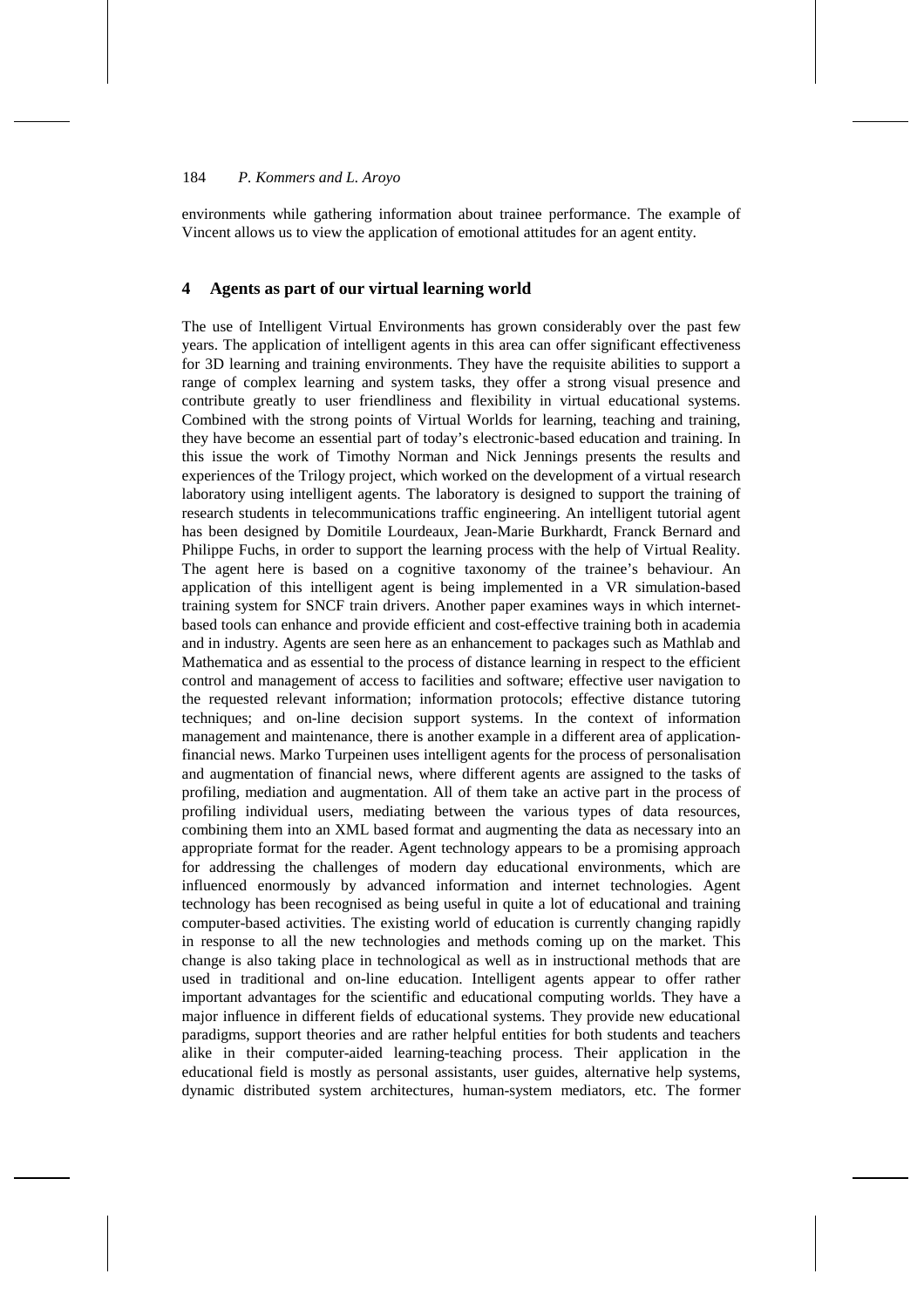changes imply that on the one hand increasingly complex and dynamic educational infrastructures need to be managed more efficiently and, on the other hand, new types of educational services and mechanisms need to be developed and provided. It is in particular such services that need to satisfy a diverse range of requirements, such as personalisation, adaptation, support for user mobility, support for users while coping with new types of technologies, effectiveness, information support, etc. Agents appear to support these requirements in a more efficient way in comparison to other existing technologies. Besides the ability to act autonomously and to cooperate between themselves, agents possess the capabilities to deal with issues such as security, both online and off-line service providing, etc. When a new paradigm is introduced the most important issues are definitions with major characteristics, taxonomies, operationalising concepts, functionality and application. Intelligent agents have characterised a large range of definitions. An extensive overview of them is not the express purpose of this article. A good overview can be found in Franklin and Graesser [10] and Jennings and Wooldridge [11]. In particular, there is no real agreement on what an agent is. Agents' abilities vary significantly, depending on their roles, capabilities and environments. In order to describe these abilities different notions of agents have been introduced. Intelligent agents are introduced by most of the researchers, Wooldridge and Jennings [12] and Jonker [13] with four major concepts defining their behaviour: autonomy, responsiveness or reactiveness, pro-activeness and social ability. There is also a strong notion on the characteristics of agents, which refers to adaptiveness, pro-activity and intentionality, [14-16]. There are also various taxonomies created for agents. According to Nwana [17] there are seven categories of agents – collaborative, interface, mobile, information, reactive, hybrid and smart agents. Franklin and Graesser [10] identify a taxonomy, which is enhanced with categories by Nwana and restructured. Some new categories are included, such as 'life-like' agents. In this context, intelligent agents are associated with a variety of functions, such as personal assistants, information managers, information seekers, planning agents, coordination agents or collaborative schedules, user representatives, etc.

## **5 Architectural view on agent technology**

From an architectural point of view agents act as mediators between users performing specific tasks and a specific software application. They are often decomposed into functional modules, which refer to perception, modelling, planning, coordination and task or plan execution. The point is that the agents have the ability to execute and coordinate sub-tasks independently and autonomously, which leads to the completion of the major user task. Recent trends have made it clear that software complexity will continue to increase dramatically in the coming decades. The dynamic and distributed nature of both data and applications means that software needs to not only respond to the request for information but it also needs to anticipate, adapt and actively seek ways to support users. In this context users expect dedicated assistance from the applications they are using. In response to these requirements, software agents play an important role in human-computer interaction and in the coordination of the internal processes of the system.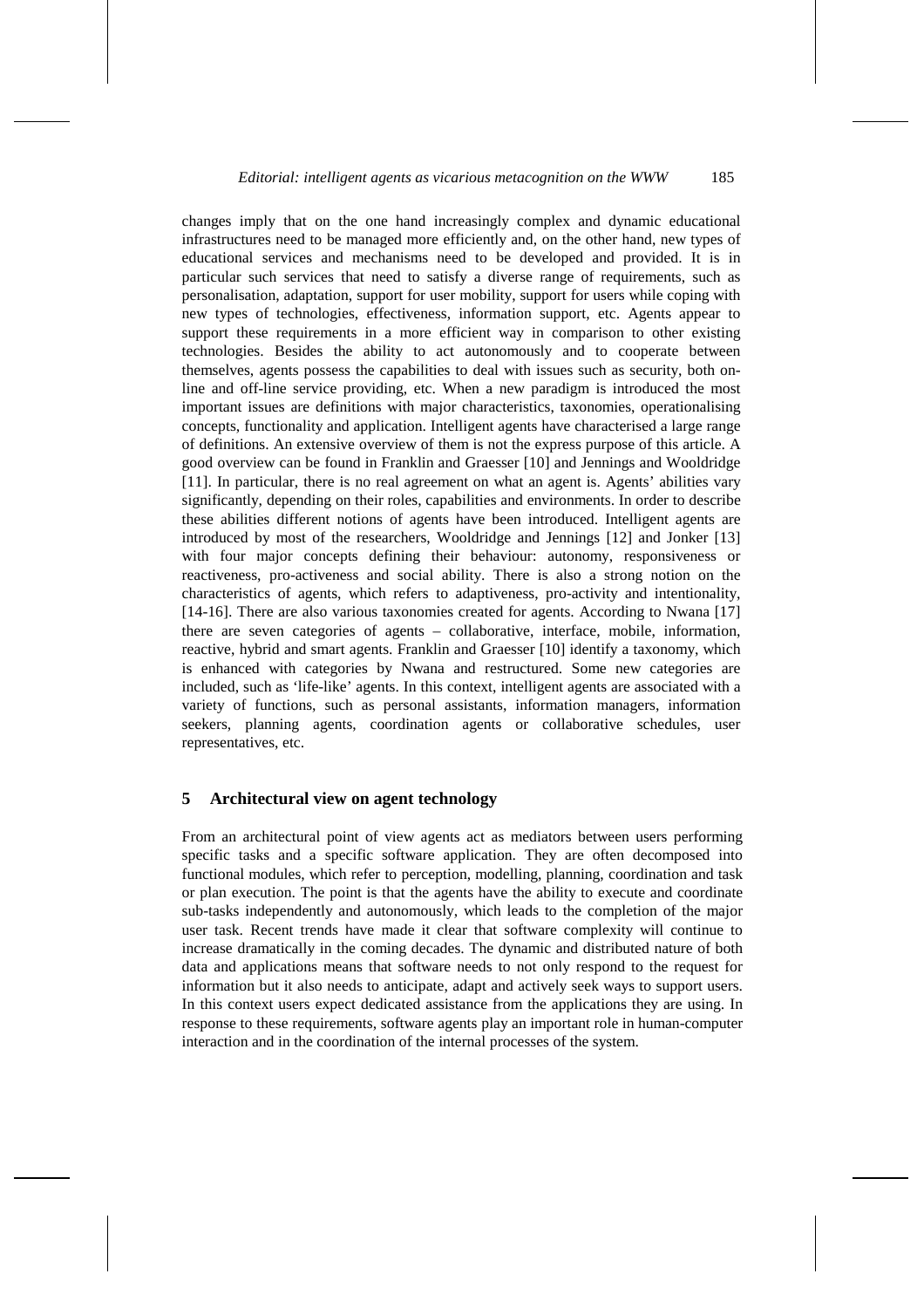



From a functional point of view we see agents in the context of the different roles they could be applied to. Conceptual structures play an important role in the functional operationalisation of the agent. They could be applied to knowledge representation and its manipulation mechanisms, to navigation and to problem definition. In this context ontology plays an important role. The term ontology has been recently adopted by the artificial intelligence community to refer to a set of concepts or terms that can be used to describe some area of knowledge or build a representation of it. Ontologies bring about quite a fundamental change in the way systems are constructed. Also in combination with an agent they create a really future-oriented approach in coping with the complexity of the new information age. They are referred to as vocabularies, content theories, world descriptions, shared and reusable knowledge representations and task definitions. In this respect agent-based intelligent systems can provide a completely new understanding of the computer and its functionality.

# **6 A structural view of agent technology**

The structural point of view concerns the intersection and combination of theories and the implementation and usage of intelligent agents in the specific application area of education.

The introduction of agent technologies sketches the history of this new paradigm. Different points of reference are used in order to present a clear and structured picture of the main issues involved, the concepts and considerations for the design and the realisation of agent-based educational software.

**Figure 2** Intelligent agents in the context of theory, implementation and usage

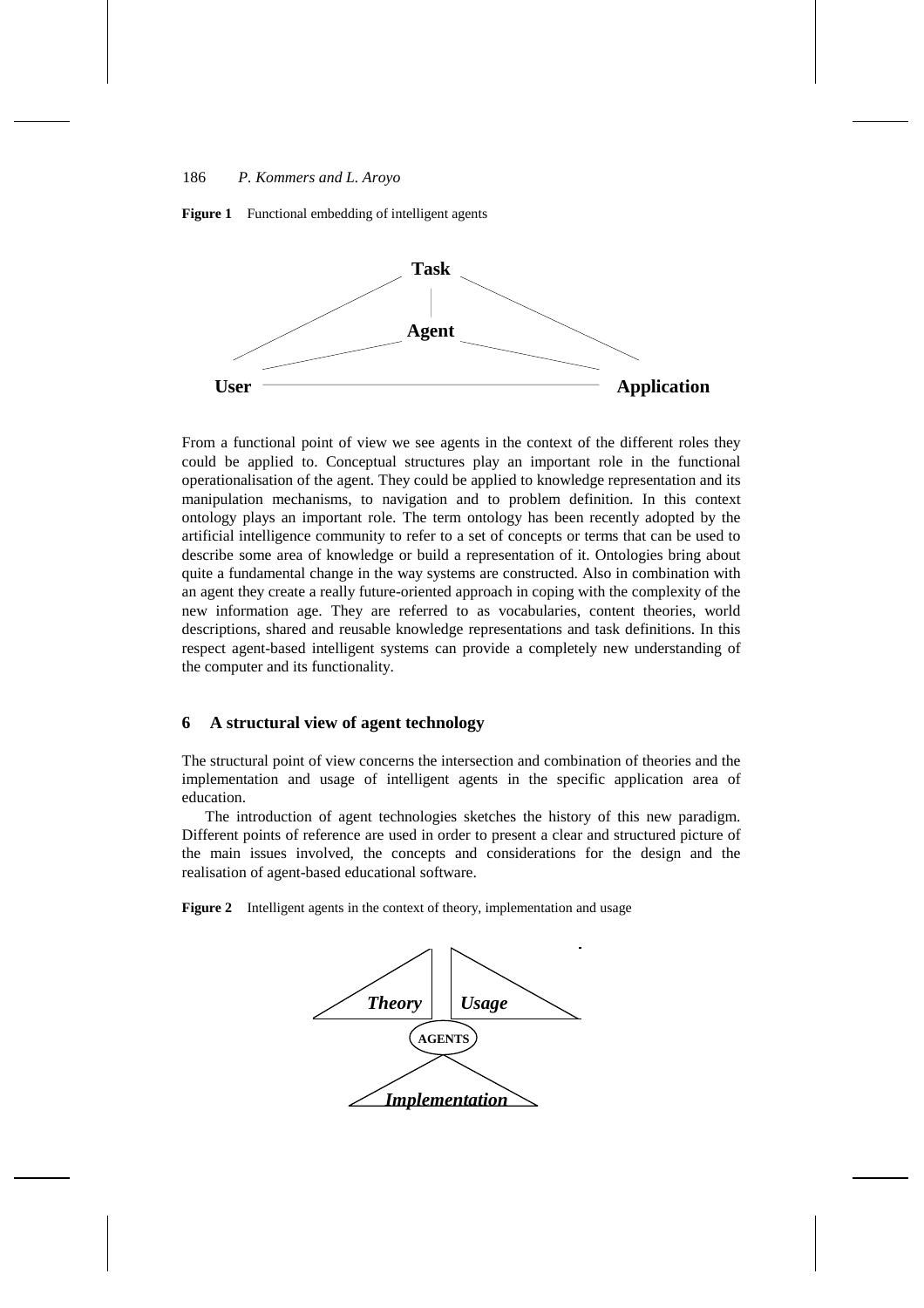# **7 Conclusions**

As we have already entered the knowledge society it is quite clear that in any business or educational organisation one of the most vital tasks is to effectively manage the knowledge and information within it. The challenges are to identify the important parts and roles within this process, to describe the user's needs and to select the proper tools to realise this. We believe that in this issue we manage to cover the major aspects of learning support for computer-based education and training in respect to information and knowledge.

The general conclusion of all the papers presented seems to be that the characteristics and abilities of intelligent agents are quite essential to effective computer assisted learning. However this is just a part of the total solution, which is provided by integrated approaches with traditional and innovative techniques. We see how agents in combination with traditional techniques and methods for learning and teaching and innovative techniques for information visualisation and conceptual modelling, form a definite trend nowadays in lifelong education and training. To make a final conclusion, we have to say that all the presented prototyping and evaluation has enabled us to identify in detail the issue of conceptual support in the process of learning and teaching and to see the importance of development and support for meta-cognitive skills and awareness.

#### **Acknowledgement**

This special issue was technically coordinated by Margriet. S. Simmerling E-mail: margriet@helix5.nl

### **References**

- **1** Brenner, W., Zarnekow, R. and Wittig, H. (1998) *Intelligent Software Agents*, Springer Berlin, Heidelberg.
- **2** Perkins, D.N. (1993) 'Person plus: a distributed view of thinking and learning', in G. Salomon (Ed.) *Distributed Cognitions*, NY: Cambridge University Press, pp.88–110.
- **3** Hutchins, E. and Norman, D.A. (1988) 'Distributed cognition in aviation: a concept paper for NASA (Contract No. NCC 2-591)', Department of Cognitive Science, University of California, San Diego.
- **4** Hutchins, E. (1995) *Cognition in the Wild*, MIT Press.
- **5** Sternberg, R.J. (1984) 'What should intelligence tests test? Implications for a triarchic theory of intelligence for intelligence testing', *Educational Researcher*, Vol. 13, No. 1, pp.5–15.
- **6** Sternberg, R.J. (1986) 'Inside intelligence', *American Scientist*, Vol. 74, pp.137–143.
- **7** Sternberg, R.J. (1986) *Intelligence Applied*, Harcourt Brace Jovanovich, Publishers, New York.
- **8** Borkowski, J., Carr, M. and Pressely, M. (1987) '"Spontaneous" strategy use: perspectives from metacognitive theory', *Intelligence*, Vol. 11, pp.61–75.
- **9** Flavell, J.H. (1979) 'Metacognition and cognitive monitoring: a new area of cognitivedevelopmental inquiry', *American Psychologist*, Vol. 34, pp.906–911.